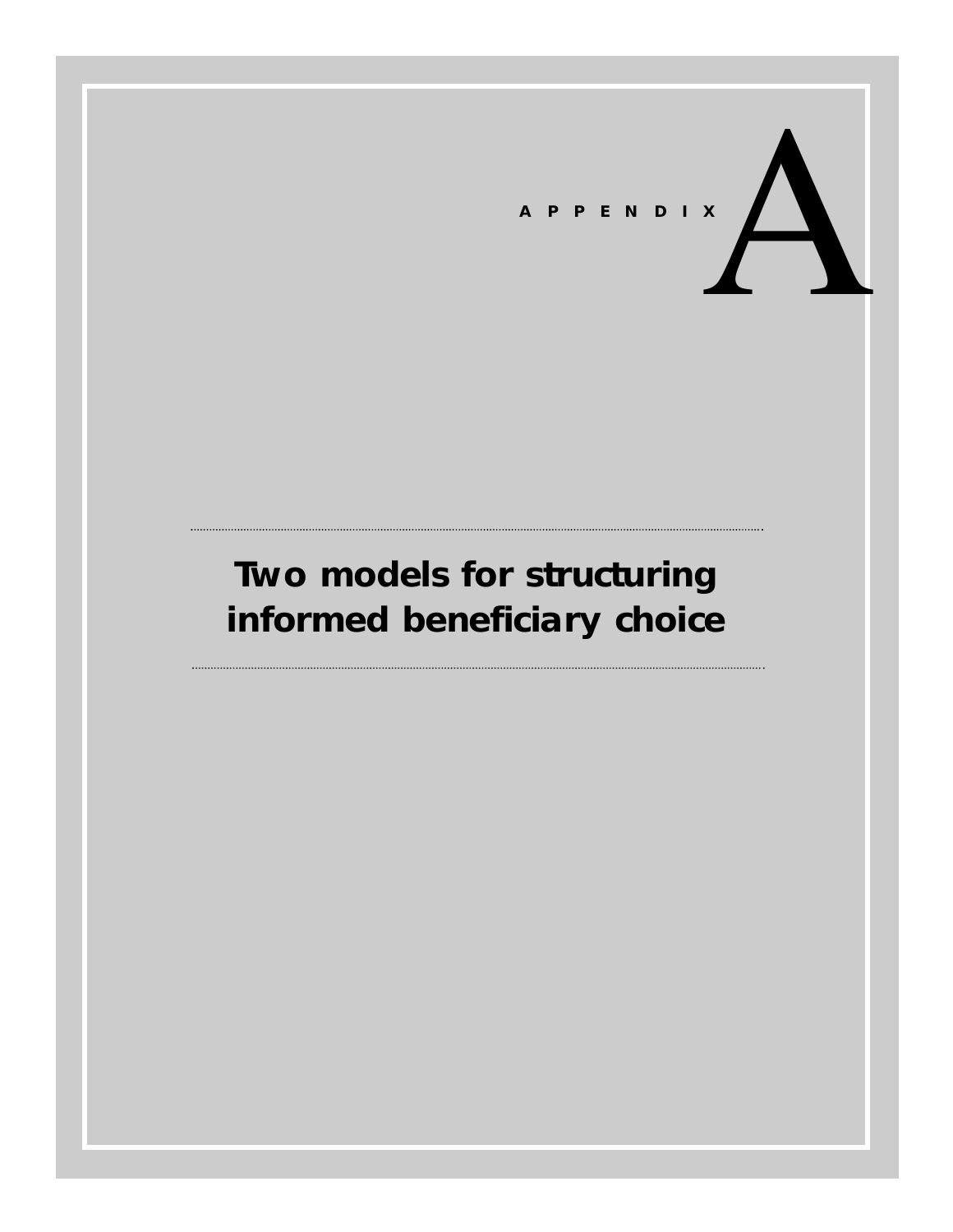

APPENDIX<br>**A** 

# **Two models for structuring informed beneficiary choice**

The medigap and food labeling examples exhibit two different approaches to increase comparison shopping for consumers and to promote value-based competition. Standardizing benefits increases comparability but restricts the number of choices available to the consumer. Standardizing descriptive information about products and options also increases comparability without limiting product variance. Both approaches may facilitate decisionmaking, but the latter is less invasive, places fewer restrictions on the market, and allows producers to innovate and create better-value products.

# **The medigap example**

The Omnibus Reconciliation Act (OBRA) of 1990 standardized health care policies available to beneficiaries in the Medicare supplemental insurance market. The elderly buy Medicare supplemental insurance or "medigap" policies to fill coverage gaps in traditional fee-forservice Medicare. Medicare beneficiaries faced a vast and confusing array of supplemental insurance options before standardization measures. By standardizing benefits packages into 10 different policies, legislators hoped to give consumers more leverage in choosing

their medigap policies. Beneficiaries would be able to make informed decisions by comparing information about standardized benefits instead of sifting through information about an array of available benefit packages.

# **Need for intervention in the medigap market: historic context**

The prestandardization supplemental insurance market was criticized for several reasons, including the prevalence of beneficiary confusion, fraudulent and abusive marketing and financial practices, and inefficiencies in the market.

• Beneficiary confusion: Beneficiaries were confused by the different combinations of available benefits packages and premiums. Beneficiaries' minimal knowledge of Medicare compounded the problem. According to McCall and colleagues, fewer than half of beneficiaries surveyed in 1982 understood that Medicare does not cover hospital stays exceeding 30 days or that it covers all cost, after the deductible is met, for a five-day hospital stay (McCall et al. 1986). As for the medigap market, few had a good grasp of the limitations in maximum coverage and other important characteristics of their policies.

- Fraud and abuse: Certain insurance companies were heavily marketing their medigap policies—sometimes to the point of misrepresenting their products—to convince the elderly to switch policies or to buy multiple policies. Some companies retained excessive profits by maintaining low loss ratios (the ratios of policy payments to premiums).
- Market inefficiencies: Several benefits packages offered specific benefits that might have appeared attractive but held no real value relative to costs. For example, certain policies covered payment for skilled nursing facilities (SNFs) beyond 100 days if Medicare had continued coverage until then. But because Medicare usually stopped SNF payments well before 100 days, this benefit offered little value. Because comparisons were difficult, ill-informed beneficiaries sometimes bought duplicative and unnecessary coverage.

In 1980, the medigap insurance market became the subject of several congressional hearings. Major problems with the market were highlighted by news of fraudulent market practices to lure frail elderly into switching policies or purchasing duplicative coverage.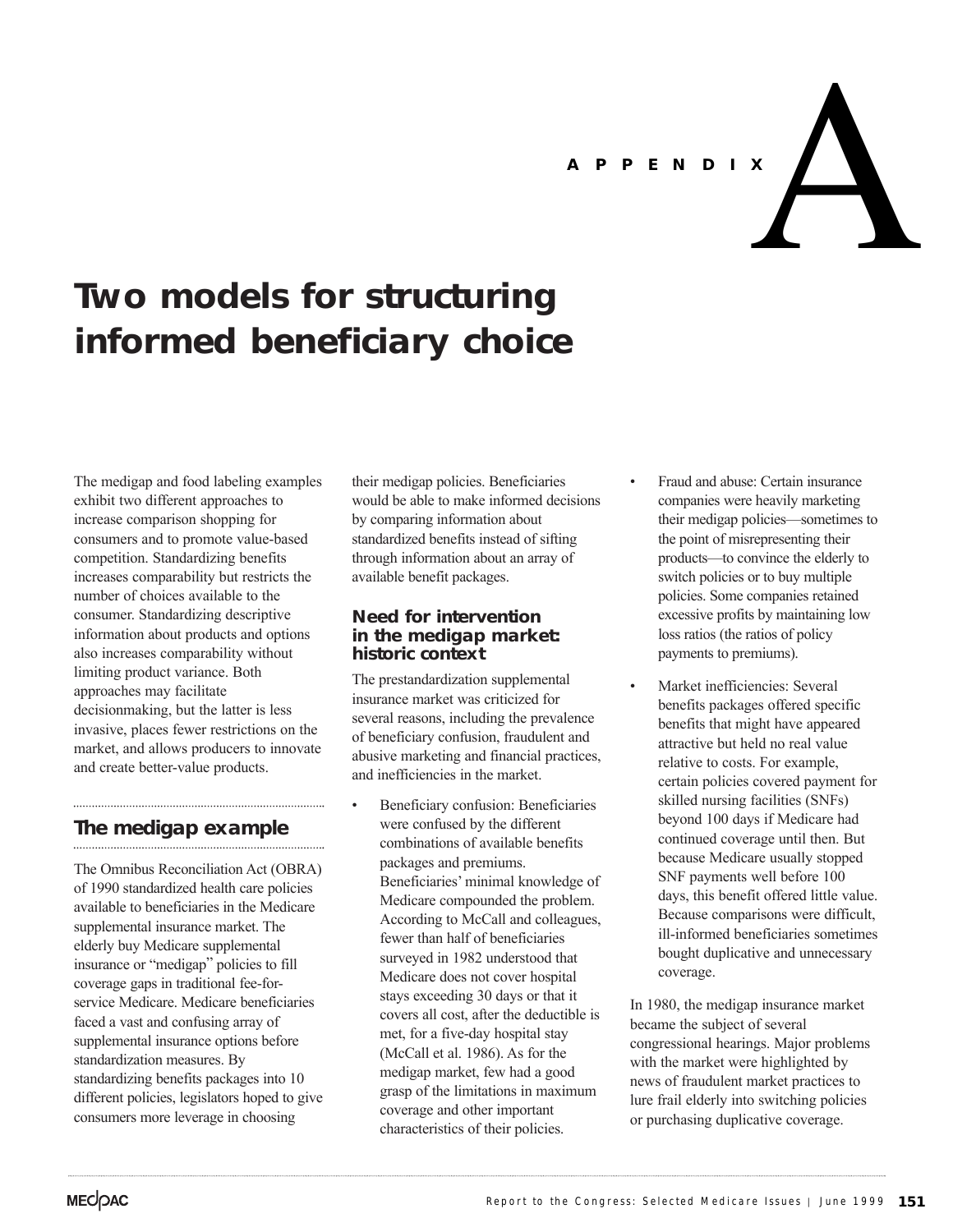These hearings led to the passage of the so-called Baucus Amendments, which encouraged state governments to establish minimum standards for medigap policy carriers. These standards, set by the National Association of Insurance Commissioners (NAIC) and the Association of Chief State Insurance Commissioners, required insurers to offer certain minimum benefits, maintain above-the-floor loss ratios, disclose a wide range of information to state officials, and provide accurate consumer guides. According to the General Accounting Office (GAO), the Baucus Amendments met most of their objectives in reducing marketing fraud and providing minimum benefits, but the legislation did not help consumers shop effectively for medigap policies (1986). These problems persisted because the Baucus Amendments did not address the wide array of benefit and premiums combinations available, nor was information on the assortment of policies couched in user-friendly, comparative formats. Also, the Baucus Amendments were not successful in inducing insurers to make minimum benefits payments in relation to premiums (minimum loss ratios) (Fox et al. 1995).

OBRA 1990 moved the medigap private insurance market, which traditionally had been under state jurisdiction, to federal control. The legislation also contained certain key provisions to alter the way medigap polices were sold and purchased after July 1992:

- All supplemental insurance policies, including hospital indemnity and dread disease policies, were standardized into 10 prototypes, named A-J.
- In addition to disclosing earnings and related information, which continued to be required, insurers now were required to provide potential policyholders with accurate information on benefits and premiums.
- Loss-ratio floors were set at 65 percent for individual policies and 75

percent for group policies. Insurers were required to distribute refunds to policyholders if ratios fell below the floors.

- Agents' commissions for policy sales were limited, and agents and insurers who knowingly sold duplicative coverage could face penalties.
- Exclusion periods for pre-existing conditions were limited to minimize adverse selection. Insurers were also required to hold six-month open enrollment periods for new Medicare Part B enrollees.

## **Has medigap standardization met its objective of facilitating beneficiary choice?**

Standardizing medigap has helped improve beneficiary decisionmaking by simplifying options and reducing confusion among the elderly.

# **Simplified market**

Before standardization, beneficiaries faced two general options:

- They could choose one or more supplemental policies that filled specific gaps in Medicare coverage. Because beneficiaries did not receive a list of supplemental insurance options or managed care organizations in their service area, they had difficulty learning about available options. Newly eligible beneficiaries had the dual task of learning how to navigate the Medicare environment and the supplemental market.
- They could leave the traditional feefor-service setting and enroll in a managed care organization. If beneficiaries chose to leave the fee-forservice environment, they had to forgo access to medigap policies (otherwise, many would have duplicative coverage) (Davidson 1988).

Standardization simplified the decisionmaking process for supplemental policies.

Although standardizing supplemental policy options into 10 medigap packages limited the number of choices available to consumers, it also significantly reduced the number of variables to process. Standardization narrowed the scope and amount of information needed for effective side-by-side comparison (Rice 1997). However, they did not simplify the choice between fee-for-service or managed care settings. Education initiatives about Medicare+Choice could help make this decision easier for beneficiaries.

# **Reduced beneficiary confusion**

A survey of representatives from insurance carriers; consumer advocacy groups; state and federal officials; and state information, counseling, and assistance programs in 1992, 1993, and 1995 found that confusion among policyholders diminished as a result of medigap policy standardization (McCormack et al. 1996). Consumer advocates say that beneficiaries have become accustomed to 10 types of supplemental benefits packages. Researchers found that the number of complaints to state insurance departments decreased after standardization. OBRA regulation of marketing practices might explain some of this downward trend since agents' commission limits create disincentives for overly aggressive marketing (McCormack et al. 1996).

# **Has OBRA 1990 met its objective to enhance competition among medigap policy carriers?**

The legislated standardization measures, coupled with regulations, cut down on fraudulent business practices. They also achieved a level of market stability and helped beneficiaries obtain better value. However, there is concern that risk selection—separation of the sicker, riskier population from the general population has made the medigap market more expensive. Also, standardization may have prevented the medigap market from innovating to meet the varied needs of the beneficiary population.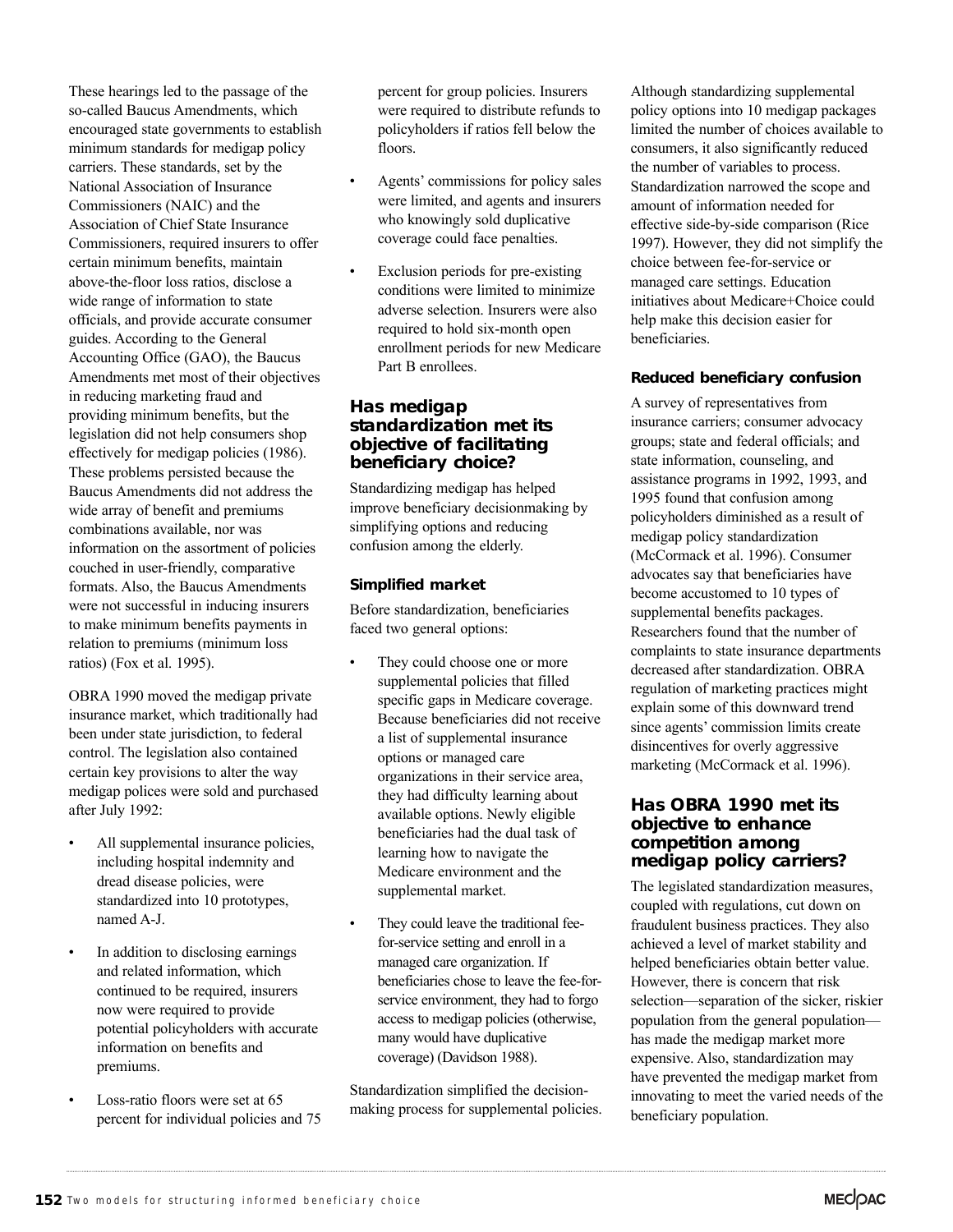#### **Achieving market stability**

McCormack and colleagues studied the level of market stability by measuring the number of medigap insurers before and after standardization. They found that the overall number of insurers remained relatively stable and that smaller carriers had left the market immediately after the legislation, although some did reenter the market within two years. Research found consensus among insurers, consumer advocacy groups, and state and federal regulators that the reduction in the number of carriers did not hurt consumer choice. (All 10 benefits options are now available through national carriers: AARP/Prudential and State BC/BS.) In addition, no significant barriers to entry were found.

#### **Obtaining better value**

If the medigap standardization measures have achieved the objective of increasing competition among carriers, then consumers should be able to obtain better value. Benefits that are important to beneficiaries should be available at lower premiums, and insurers should be more likely to offer the medigap policies in greatest demand. Three benefits considered to have little value to consumers were dropped during the legislative process: SNF stays exceeding 100 days, vision care coverage, and private duty nursing. Two specific benefits not previously available—at-home recovery coverage and preventive services—were added to a few benefit packages in response to the demands of consumer advocate groups.

According to Rice and colleagues, the choice of benefit options appears to be demand driven. For example, the number of medigap insurance carriers offering a policy that covered prescription drugs (H, I, or J) increased from approximately 30 percent in 1991 to 60 percent in 1995. However, the percentage of beneficiaries purchasing policies with this benefit increased from 13 percent to only 15 percent. Insurers covering the Part B deductible rose from 59

percent in 1991 to 90 percent in 1994, and demand for policies with this benefit increased from about 21 percent to 58 percent over the same period. The benefit of preventive services was not found to be very attractive to consumers even though 55 percent of insurers made it available (Rice et al. 1997).

These findings show that demand for a benefit, not supply, appears to drive consumer choice. In other words, consumers tend to purchase medigap policies based on their preferences instead of marketing pressures. However, whether beneficiaries make the "right" decision that is, choose the policy that best fits their preferences, health needs, and budget constraints—is another question. Research on the "effectiveness" of consumers' medigap decisions in the prestandardization market showed that vulnerable beneficiaries especially needed help in choosing optimal policies (Rice et al. 1991). Similar research could help determine the effectiveness of consumer decisions in the post-standardization market.

Costs as well as benefits are part of the "better value" paradigm. In a more competitive market, consumers should pay less for similar services than they would otherwise. However, medigap insurers are subject to certain state and federal regulations in the poststandardization market. These regulations affect how they set their premiums (community rated, attainedage rated, or issue-age rated) and the proportion of premiums insurers may retain (by controlling the loss-ratio minimum). Premium prices have, in fact, increased dramatically in the poststandardization market, for example in certain markets premiums for medigap Plan C increased 8.5 percent annually between 1992 and 1996, and between 1995 and1996 the premiums for the same increased 20.6 percent (HCFA 1998).<sup>1</sup> However, the premium ranges have narrowed, indicating more

competition due to standardization. A larger proportion of insurers also carries more comprehensive benefit packages, which may explain some premium increases. Finally, researchers have found that carriers that charge higher premiums than others lose market share (Rice et al. 1997).

#### **Risk selection and limited innovation**

More recent concerns relate to the high premiums associated with medigap policies that offer prescription drug benefits. Beneficiaries who expect to have high prescription drug costs may be more likely to purchase these policies than those who do not expect high costs. Medigap carriers, unable to spread risk effectively, must charge higher premiums to cover the aggregate higher costs. Because medigap policies are limited to 10 benefit packages, insurance companies have no flexibility to craft benefit packages to meet beneficiary needs. Additionally, carriers unable to compete on the basis of benefit packages also may have limited their ability to constrain increases in medigap premiums.

#### **The food labeling example**

To influence dietary patterns positively and reduce the risk of chronic diseases, the Congress passed the Nutritional Labeling and Education Act (NLEA) of 1990. Legislators believed that the NLEA, by requiring valid and reliable consumer information on labels, would foster informed decisionmaking in food purchases.

# **NLEA measures**

The NLEA amended the Food, Drug, and Cosmetic Act of 1938 to require labeling on practically all packaged foods to specify the nutrient content information and the nature of specific health claims. To

1 Plan C includes coverage for basic benefits, parts A and B deductibles, SNF coinsurance and foreign travel emergency. For an explanation of benefits covered by each package, see Guide to Health Insurance for People With Medicare issued by HCFA and NAIC in 1998.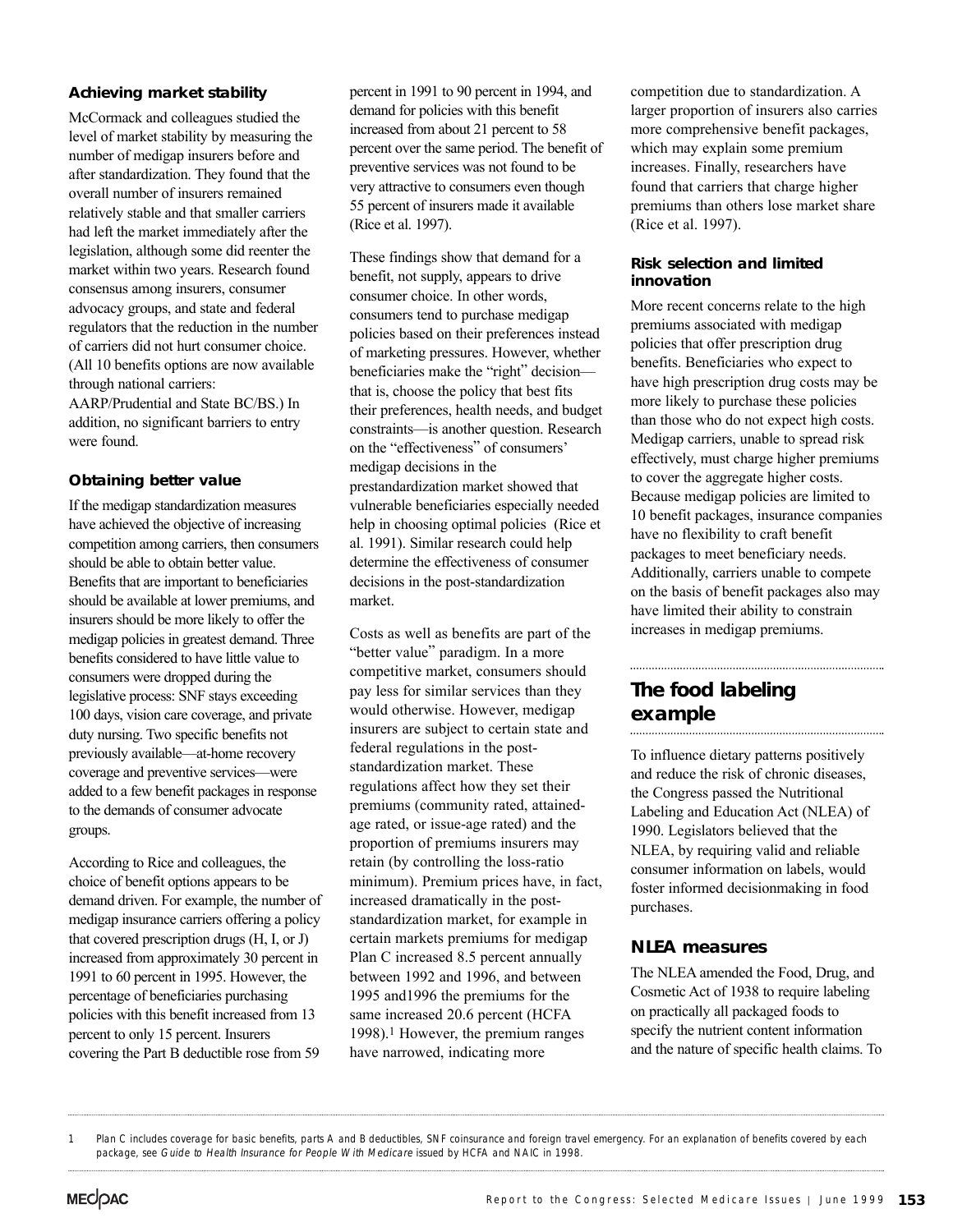standardize the label, the NLEA provided specific statutory requirements on the description of nutritional content, ingredients, and health claims. The NLEA required the Food and Drug Administration (FDA) to regulate the authorization of health claims, especially disease-specific health claims. The agency was also required to undertake a consumer education initiative to increase awareness of the labeling changes and to help consumers incorporate the new information into their overall diet patterns.

In accordance with the measures, the FDA required standard nutritional information on all packaged foods, including information on serving size, saturated fat, cholesterol, dietary fiber, and other nutrients. Serving size standards enabled comparison shopping between similar products. The labels also included nutritional reference values or "% Daily Values" to provide consumers a benchmark to use in their decisionmaking process. Uniform definitions were required for terms that described the foods' nutritional content (such as "lowfat" or "light"). Health claims that relayed information about a specific nutrient and its relationship to a disease (such as calcium reducing the risk of osteoporosis) had to obtain FDA approval. After market research, focus group research, and market analysis, the FDA attempted to include information that consumers both wanted and needed in formats that were user friendly (such as "bolded" headings, minimal fine print, and excluded information on ingredients of negligible amounts). The regulations went into full effect in August 1994.

# **NLEA objectives**

The NLEA's goals were to ensure that consumer information be provided in "a manner which enables the public to readily observe and comprehend such information and understand its relative significance in the context of a total daily diet" (NLEA of 1990, Pub. L. No. 101- 535, 104 Stat. 2356). One goal was to help consumers identify and comprehend specific information on the food label. The second and related goal was to aid

consumers in putting this information in the context of their total food intake, thereby "either lowering the risk, or forestalling the onset, of a particular chronic disease condition" (FDA 1990). The third goal was to promote valuebased competition among food producers and encourage a more healthful food supply.

Consumers can use labeling information to learn about food contents and nutritional characteristics, comparison shop between different products or brands, or manage a special diet (Levy and Derby 1996). Food labels were standardized to facilitate these multiple tasks.

Health claims, which appear on applicable foods, were designed to create a more salient message about the link between specific nutrients or contents and a health condition. To prevent abuses of health claims, the FDA determines the validity of claims on 10 specific dietdisease relationships. Claims must not be misleading and must be "supported by valid reliable and publicly available scientific evidence" and "consistent with generally recognized medical and nutrition principles for sound total dietary patterns" (FDA 1990).

# **The need for labeling measures: historical context**

In the 1980s, two emerging trends contributed to the passage of the NLEA.

First, amassing scientific evidence lent credence to the relationship between dietary habits and the risk of chronic diseases (such as cancer, cardiovascular disease, obesity, and diabetes). Scientific investigation also showed that more consumers were eating excessive amounts of calories, fat, sodium, and cholesterol. As more meals were consumed away from home and as snacking became more prevalent and frequent, Americans' consumption of fats, oils, and sugars increased in terms of total quantity and as a percentage of their daily intake (CNCFL 1990). The food label was considered an important tool in

relaying important messages to consumers—a tool that, by current standards, was not adequately or appropriately used.

The second trend that contributed to the passage of the NLEA was the rise in consumer awareness of and interest in food choices. Americans were becoming more conscious about nutrition and health. Consumers also demanded convenient foods that were also healthy, varied, and high in quality. Food manufacturers, in response to these demands and consumer interest, increasingly produced foods for the health conscious. By 1990, 12,000 new food products were introduced annually in the supermarket. About half of all packaged goods came with nutritional information on the label, and many of these carried health claims. Confusion about U.S. Recommended Daily Allowances abounded, and lack of standard serving sizes made comparisons difficult and open to manipulation by the manufacturer (CNCFL 1990).

## **Has NLEA met its objectives in promoting consumer use of label information?**

Thus far, evidence suggests Americans' use of food labels increased after the information standardization measures. To measure consumer, food processor, and manufacturer behavior, the FDA instituted a Food Label and Nutrition Tracking System. The component to track consumer behavior consisted of two nationally representative telephone surveys conducted before and after the full regulations took effect. Researchers found that 30 percent more consumers reported using quantitative information on the label "often" in November 1995 than in March 1994. More consumers also seemed to be aware that the government regulated information on the label (such as serving sizes), and fewer consumers felt that claims on food labels "are more like advertising than anything else" (Levy and Derby 1996).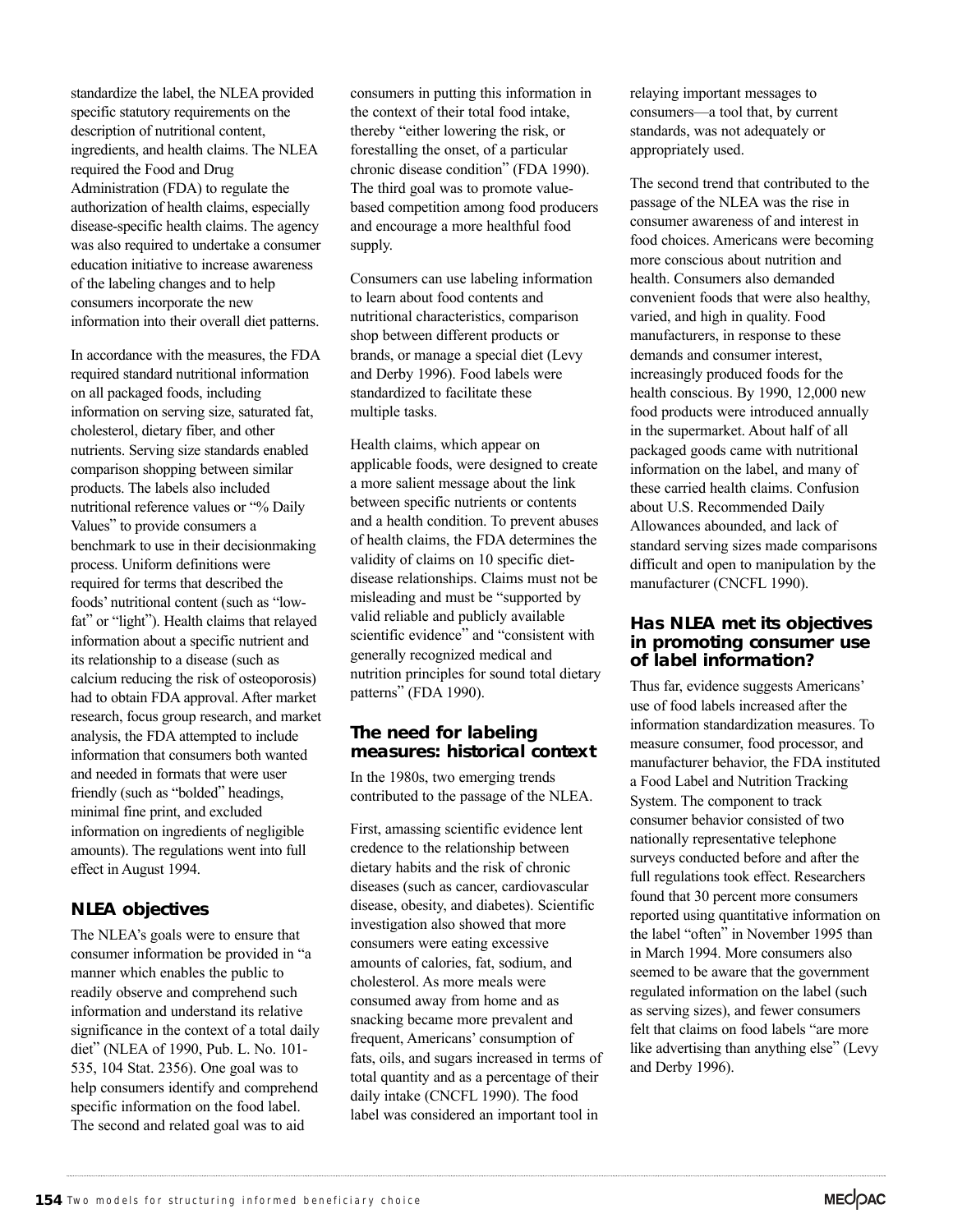Consumers seem to use the labeling information primarily to determine nutritional content and to comparison shop (Derby and Fein 1995). A recent study of the ability of consumers to plan diets based on label information indicated labels to be an "inadequate tool." Although consumers can comparison shop across products and brands based on nutritional and ingredient information, they find it difficult to use this information to calculate consumption levels of various components in the context of a total diet. However, the "% Daily Value" information was found to aid in this information process (Levy and Fein 1998).

Research on consumer reaction to risk information reveals that individuals tend to be more responsive to information about negative consequences than

benefits (Bettman et al. 1987, Russo et al. 1986). The proliferation of fat-modified products in the market is a response to consumers' tendency to consume less of a "risky" component. Whether consumers are consuming more nutritionally beneficial components is not clear. This is a concern for certain populations, such as those at risk for chronic diseases.

Authorized health claims on labels were designed to increase the salience of information about nutritionally beneficial components. Those who read labels tend to have better knowledge of diet-disease relationships (Derby and Fein 1995). However, claims not diet-disease related (which do not require authorization) may confuse consumers and promote a product rather than inform decisions.

## **Has the NLEA met its objective in promoting a healthful food supply?**

The market surveillance component of the FDA Food Label and Nutrition Tracking System monitored the sale of food products from supermarkets. It also tracked market share to determine if manufacturers were introducing more healthful foods, such as items lower in fat content. Researchers found an increase in market share of fat-modified products and a significant increase in such new products. For example, availability of fatmodified cookies went from about no percent of market share in 1991 to about 15 percent in 1995 (Levy and Derby  $1996$ ). ■